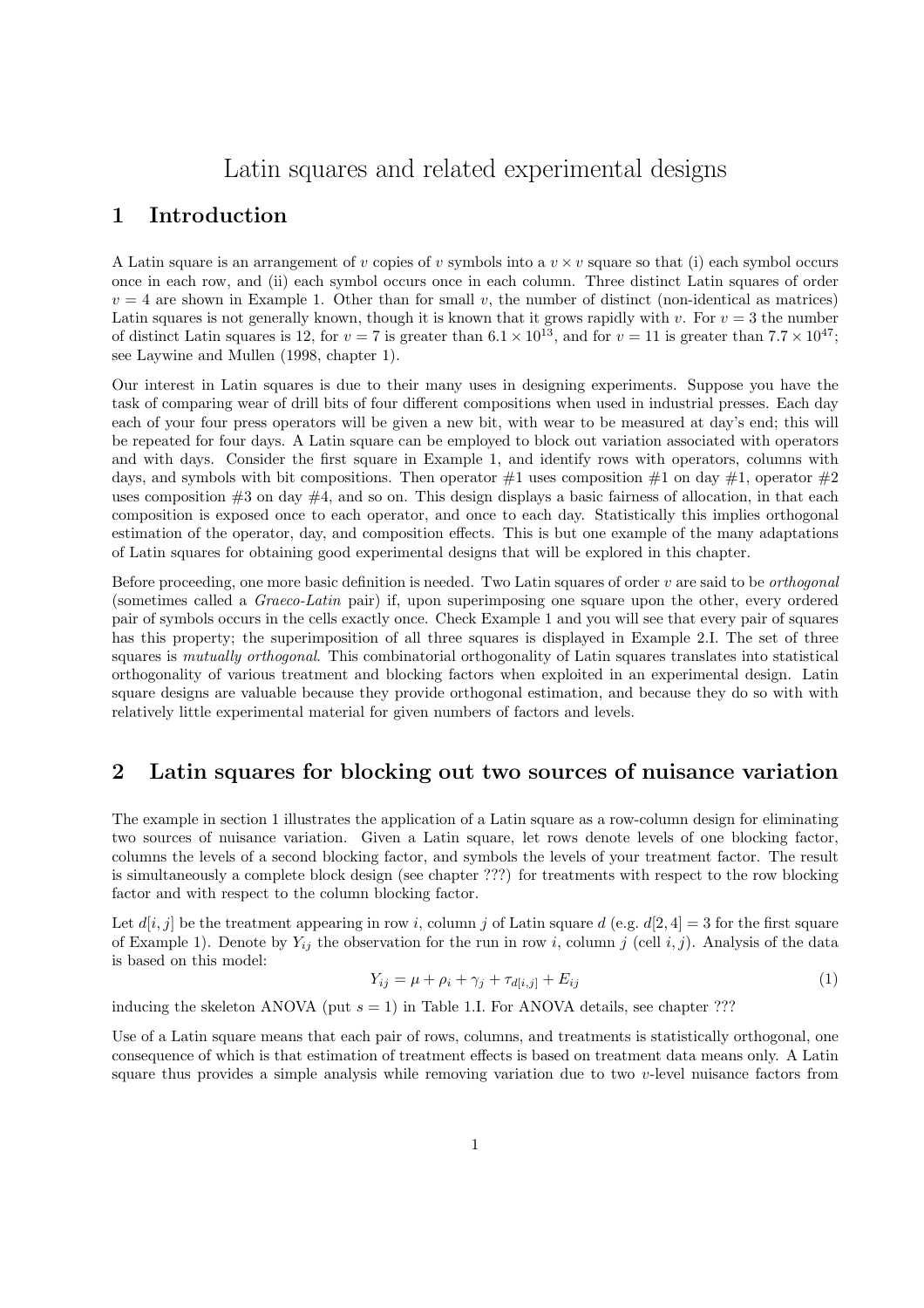comparisons of a v-level treatment factor. It does this using only  $v^2$  experimental units, far less than the  $v^3$ possible combinations of rows, columns, and treatments. This is a highly efficient use of resources.

The drawbacks to this use of a Latin square arise from the requirement that numbers of rows, columns, and treatments are all equal. What can one do, maintaining orthogonality, if this restriction cannot be met, or if it leaves too few degrees of freedom for error? These questions are addressed in the following subsections.

#### 2.1 More rows and columns

More levels of the row factor and/or column factor can be accommodated by juxtaposing several Latin squares. Given ab Latin squares of order v, arrange them into a rows of b squares each, then "paste" them together to yield an  $av \times bv$  row-column design. Any ab Latin squares can be used (even ab copies of the same square). This technique (i) allows some flexibility in numbers of rows and columns while (ii) preserving the statistical orthogonality properties of a single Latin square and (iii) providing more degrees of freedom for error. If now d denotes the  $av \times bv$  design, then the model is still (1), and the skeleton ANOVA becomes that in Table 1.II. It is also possible to extract degrees of freedom for treatment×row and/or treatment×column interaction, but how much can be done is design specific, that is, depends on the Latin squares that are pasted together.

#### 2.2 More squares

Another possibility for gaining error degrees of freedom is multiple Latin squares. If the experiment described in section 1 is to be run at m sites, each with its own operator and day-to-day variability, then  $m$  Latin squares (identical or different) can be employed. The resulting skeleton ANOVA is in Table 1.VI (put  $s = 1$ ). Again, the orthogonality properties of a single Latin square are preserved, so that treatment estimation is based on means.

#### 2.3 More EUs per cell; semi-Latin squares

The basic Latin square has one experimental unit (EU, run), and thus only one treatment evaluated, per cell. If we can procure  $k > 1$  EUs per cell in an  $n \times n$  row-column blocking layout, then  $v = nk$  treatments can be accommodated in each row and column. The design is a semi-Latin square: there are k symbols (treatments) in each cell so that each symbol appears once in each row and once in each column.

Semi-Latin squares can be found as superimpositions of  $k$  Latin squares of order  $n$ , each square having its own set of distinct symbols. Choice of the k squares depends on which of two reasonable models are employed. For  $Y_{ijl}$  the measurement on unit l in cell  $(i, j)$ , they are

$$
Y_{ijl} = \mu + \rho_i + \gamma_j + \tau_{d[i,j,l]} + E_{ijl}
$$
\n(2)

and

$$
Y_{ijl} = \mu + \beta_{ij} + \tau_{d[i,j,l]} + E_{ijl} \tag{3}
$$

Model (2) is the direct extension of (1), accounting for noise through additive effects for the row and column nuisance factors. The more detailed model (3) fits a separate noise effect for each cell; this is tantamount to allowing interaction of the row and column factors. The respective ANOVA skeletons are Table 1.III and IV. With model (2) treatment analysis is based on means, a consequence of the orthogonality of treatments to rows and columns. Because treatments need not be orthogonal to cells, treatment analysis with model (3) is adjusted for the cell blocks. There are also fewer error degrees of freedom with model (3). These are the tradeoffs for the further variance reduction afforded by the finer model (3).

With model (2), any k Latin squares may be superimposed to form the semi-Latin square, for all such choices provide orthogonality of rows, columns, and symbols and so are equally efficient. With model (3) the driving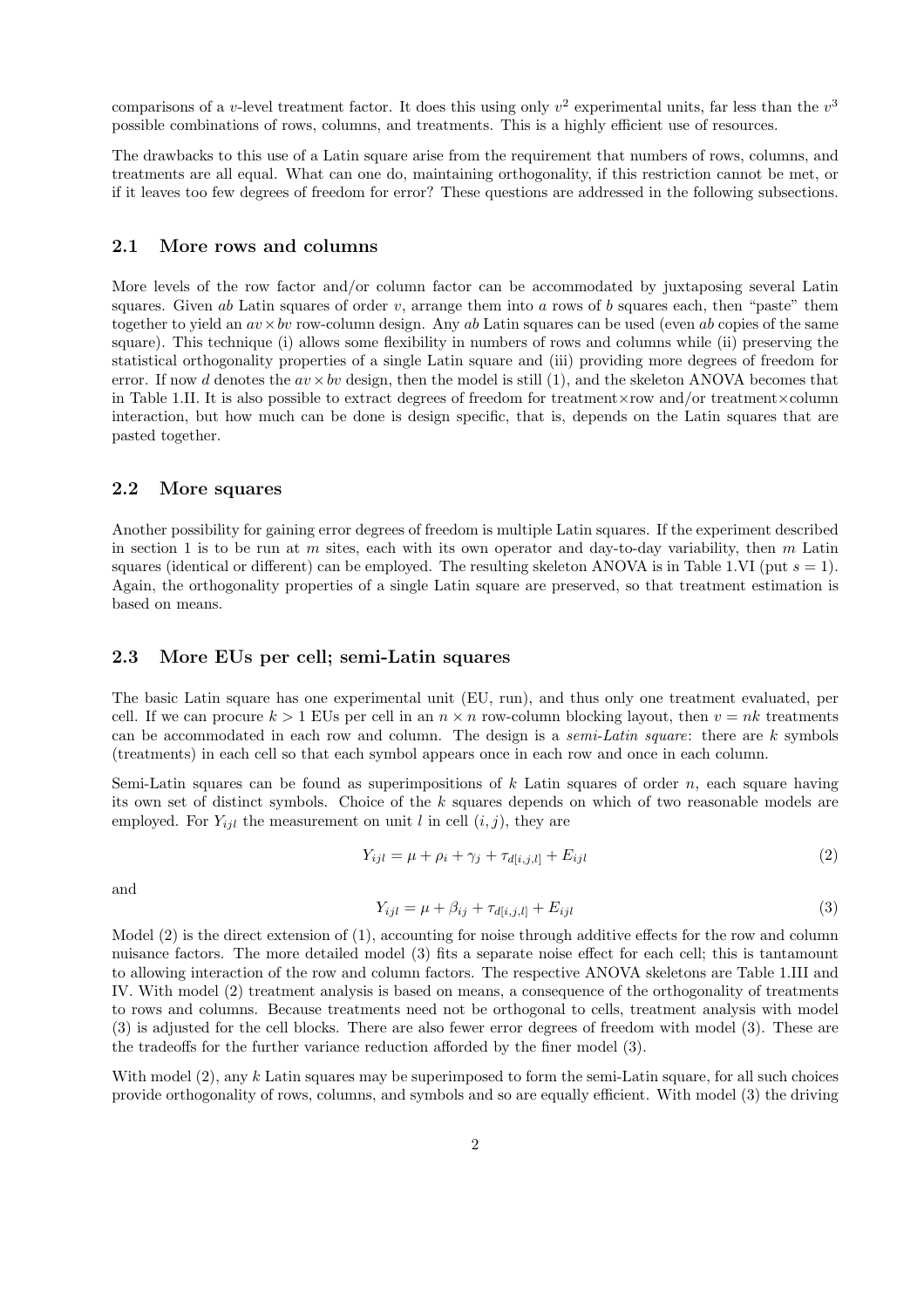consideration is not the rows or the columns, but the cells. The goal is to maximize the efficiency of the block design formed by the cell blocks. So long as  $k < n$ , the best choice is to superimpose k MOLS. A semi-Latin square formed in the way is called a *Trojan square*. Example 2.II is a Trojan square (corresponding to Example 2.I with symbols distinguished). Details on maximal k for  $n \times n$  Trojan squares are in section 3. For  $n = 6$ , the best semi-Latin square for  $k = 2$  is reported in Bailey and Royle (1997). Bailey (1992) gives a comprehensive treatment of semi-Latin squares.

Latin and semi-Latin squares use each treatment once in each row and each column. With k EUs per cell, orthogonality in an  $n \times n$  row-column design is maintained if each treatment appears  $nk/v$  times in each row and column. A k-depth Latin square is an arrangement of vk copies of v symbols into a  $v \times v$  square so that each cell has k symbols, and each symbol occurs k times in each row and in each column.

If when superimposing k Latin squares in the semi-Latin construction above, one takes the symbols to be the same in each square, then one gets a  $k$ -depth Latin square (see Example 2.1). This particular class of designs, while fully efficient for model (2), is inefficient for (3) due to replication of the same treatment within cell blocks. The skeleton ANOVA for model (2) is Table 1.I with  $s = 1$  and an additional  $(k-1)v^2$  degrees of freedom added to error and total.

For model (3), start with a  $n \times n$  Latin square and a BIBD (chapter ???) for v treatments in n blocks of size k. Place block i in each cell of the Latin square containing symbol i for  $i = 1, \ldots, n$ . The resulting  $n \times n$ row-column design with  $k$  runs per cell is fully efficient for both models  $(2)$  and  $(3)$ . It is a  $k$ -depth Latin square if  $n = v$ . Example 2.III displays  $n = v = 3$ ,  $k = 2$ . The standard BIBD analysis applies.

#### 2.4 Other numbers of rows and columns: Youden designs

If one drops a single row from a Latin square, the rows of the resulting  $(v - 1) \times v$  array are a complete block design, while the columns are a BIBD. This incomplete Latin square is one version of a class of designs known as Youden squares. A Youden square is a row-column design with  $k$  rows and  $v$  columns for which each treatment appears once in each row, and columns are blocks of a BIBD. Every Youden square is an incomplete Latin square, though the converse is not true.

Rows and columns may be added by joining separate Youden designs and Latin squares. Paste columns of t Youden squares into a  $k \times tv$  array, then add a pasting of at Latin squares as in section 2.1, to produce a  $(k + av) \times tv$  row-column design called a *regular generalized Youden design*. With the standard rowcolumn model (1) the skeleton ANOVA is Table 1.V. Since treatments are orthogonal to rows, the treatment adjustment is for columns only.

Here is the general idea. Start with any incomplete block design, with  $v$  treatments in  $b$  blocks of size  $k$ . Thinking of the blocks as columns, paste them into a  $k \times b$  row-column array. If the treatments are equally replicated, and if b is a multiple of v (so  $b = tv$  for some t), then the treatments can be ordered within the columns so that each treatment appears  $t$  times in each row. This is now a row-column design with treatments orthogonal to rows; treatment estimates are the same as for the original block design without the row factor. If more rows are needed, it can be extended to a  $(k + av) \times tv$  row-column design using Latin squares as explained above and with the same skeleton ANOVA.

## 3 Designs based on MOLS

The Trojan squares of section 2.3 are built using mutually orthogonal Latin squares, or MOLS. Here other designs based on or related to MOLS will be described. The common theme is that of adding more factors to the designs of section 2, maintaining orthogonality without changing the amount of experimental material. But first a basic question must be addressed: how many MOLS of a given order are there? Let  $N(v)$  be the largest number of MOLS of order v. Then  $N(v) \le v - 1$  for every v, and  $N(v) = v - 1$  for v that is a prime number or a power of a prime number. Example 1 provides  $N(4) = 3$  MOLS of order 4. While upper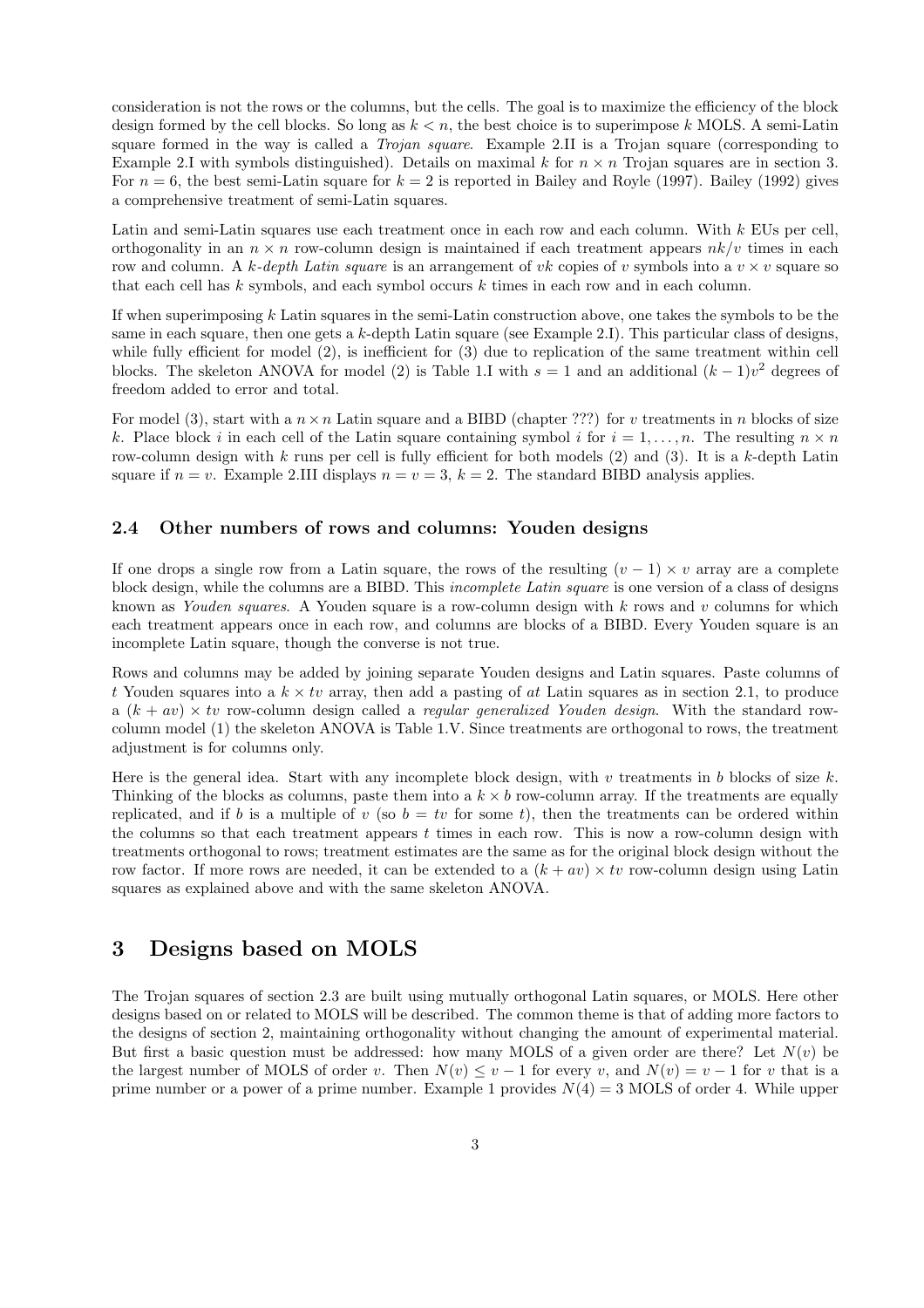bounds sharper than  $v - 1$  are known for some other v, and  $N(v) \ge 2$  for all  $v > 6$ , determining the exact value of  $N(v)$  is a daunting (to say the least) combinatorial problem. For  $v \le 20$  not a prime power, it is known that  $N(6) = 1$ ,  $N(10) \ge 2$ ,  $N(12) \ge 5$ ,  $N(14) \ge 3$ ,  $N(15) \ge 4$ ,  $N(18) \ge 3$ , and  $N(20) \ge 4$ . For a catalog of known MOLS for every  $v \le 56$  along with further results, see Abel, Colbourn, and Dinitz (2006).

#### 3.1 Row-column designs with more blocking and/or treatment factors

Let's introduce a third blocking factor, four suppliers of parts to be drilled, to the drill bit experiment described in section 1. The original design, with rows for operators, columns for days, and symbols for drill bits, is the first Latin square in Example 1. Let the levels of supplier be the symbols in the second square. Superimposing the two squares, we see, for instance, that operator 1 on day 2 uses drill bit composition 3 on parts from supplier 2. The pair of MOLS means that each supplier's parts are used once with each bit type, once on each day, and once by each operator. That is, the supplier factor is orthogonal to the three factors operator, day, and bit type (which, as we already know, are orthogonal to one another). The third blocking factor has been introduced without requiring any further experimental runs, and without changing that treatment effects are estimated by data means.

The example shows that two superimposed MOLS provide a design for comparing v treatments using  $v^2$  runs subject to three v-level blocking factors. In the same way, s superimposed MOLS provide a design comparing v treatments using  $v^2$  runs subject to  $s + 1$  v-level blocking factors; effects of all factors are orthogonal to one another. For the drill bit example, the symbols in the third square of Example 1, used as levels of a fourth blocking factor, produce the design in Example 2.I.

Another advantage of the orthogonality is that any of the blocking factors could alternatively be used as a treatment factor, so long as estimation of treatment interactions is not required. Thus s MOLS are designs for f v-level treatment factors using  $v^2$  runs subject to  $s+2-f$  v-level blocking factors, for any  $1 \le f \le s+2$ . Table 1.I shows the skeleton ANOVA. Each of the first  $s + 2$  rows is identified with either a blocking factor or a treatment factor. Because only main effects, and no interactions, of treatment factors are estimable, these are called (blocked) main effects plans. The case  $f = s + 2$  demonstrates that s MOLS are equivalent to a strength two orthogonal array (see chapter ???) with  $v^2$  runs on  $s+2$  v-level factors.

#### 3.2 More rows and columns

The designs of section 2.1 can also incorporate more blocking (or treatment) factors through orthogonal mates. An  $av \times bv$  array with one symbol per cell is an F-rectangle (F-square if  $a = b$ ) if each of v symbols occurs b times in each row and a times in each column; the designs of section 2.1 are F-rectangles. Two F-rectangles are orthogonal if superimposition produces each ordered pair of symbols in ab cells. Mutually orthogonal F-rectangles admit the same applications as described for MOLS in section 3.1, with now the row and column factors having av and bv levels (and thus  $av - 1$  and  $bv - 1$  df) respectively. A set of s mutually orthogonal F-rectangles is equivalent to a mixed level, strength 2 orthogonal array with  $s + 2$  columns. For examples of mutually orthogonal F-squares, and for further references, see Laywine and Mullen (2006).

#### 3.3 More squares

Orthogonal mates can likewise be found for sets of m Latin squares in section 2.2. A collection of s ordered sets, each containing m Latin squares of order v, is an  $(s, m)$  orthogonal collection if, on superimposition of the m corresponding squares of any two sets, each ordered pair of symbols occurs m times. MOLS are the special case  $m = 1$ .

The symbols in a given set of m squares, the same for each of these m squares, are levels of additional v-level treatment factors. With  $s = 2$  and  $m = 3$ , for example, the experiment of section 1 could be run at 3 sites,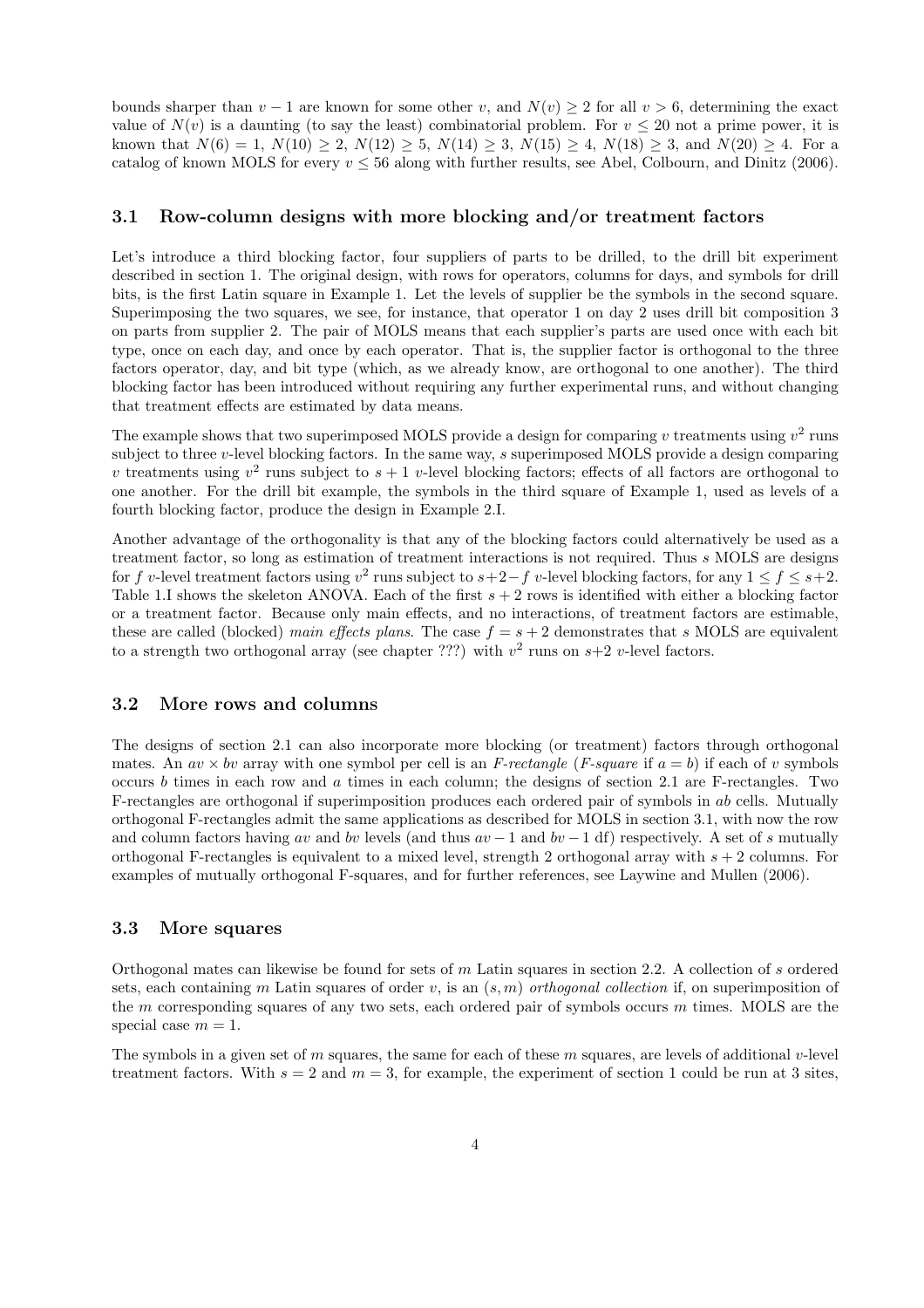each with its own days and operators, but evaluating levels of two treatment factors: drill bit composition and (say) lubricant. The skeleton ANOVA is Table 1.VI.

Let  $N_m(v)$  be the largest s for an  $(s, m)$  collection of order v. Then  $N(v) \leq N_m(v) \leq m(v-1)$ . Known values of  $N_m(v)$  for small m and v are  $N_2(2) = 2$ ,  $N_3(2) = 1$ ,  $N_4(2) = 4$ ,  $N_2(3) = 2$ ,  $N_3(3) = 6$ ,  $N_4(3) = 2$ ,  $N_2(4) = 5$ ,  $N_3(4) = 4$ ,  $N_4(4) = 12$ ,  $N_2(5) \ge 4$ ,  $N_3(5) \ge 6$ ,  $N_4(5) \ge 5$ . Also,  $N_2(6) \ge 4$ , that is, at least four orthogonal six-level factors can be accommodated in two  $6 \times 6$  squares, while  $N_1(6) \equiv N(6) = 1$ . Designs and further details may be found in Morgan (1998).

#### 3.4 More EUs per cell

It is not possible to add orthogonal v-level treatment factors to semi-Latin squares, for they have less than  $v<sup>2</sup>$  experimental units. However, this can be done for the other designs in section 2.3.

Starting with an  $(s, k)$ -orthogonal collection of Latin squares of order v, we can make a  $v \times v$  row-column design with k units per cell for s orthogonal treatment factors. The symbol in cell  $(i, j)$  of square  $u (= 1, \ldots, k)$ in set  $w = 1, \ldots, s$  of the collection is the level of factor w that appears on unit u in cell  $(i, j)$  of our design. If  $s = 1$  this is a k-depth Latin square of section 2.3; if  $k = 1$  it is the design of section 3.1. Relative to the k-depth square, s − 1 additional orthogonal treatment factors have been incorporated; relative to a set of MOLS, incorporating k EUs per cell has increased error degrees of freedom by  $(k-1)v^2$ . The skeleton ANOVA is Table 1.I with an additional  $(k-1)v^2$  degrees of freedom added to error and total. Example 2.IV has five 4-level factors in a  $4 \times 4$  design with  $k = 2$  units per cell. Like a single k-depth Latin square, this design is fully efficient for model (2) but inefficient for model (3).

The design in the last paragraph of section 2.3 can accommodate orthogonal treatment factors by replacing the BIBD with an orthogonal set of BIBDs. Orthogonal sets of BIBDs may be found in Morgan and Uddin (1996). The orthogonality of treatment factors is after adjusting for the cell blocking factor in model (3).

#### 3.5 Orthogonal Youden designs

It is sometimes possible to add orthogonal treatment factors to regular generalized Youden designs. Here, too, the orthogonality of treatment factors is after adjusting for the column blocks. See Morgan and Uddin (1996).

## 4 Discussion

This paper provides an overview of the chief uses of Latin squares for designs for industrial and manufacturing experiments. The designs combine orthogonal estimation with an economy of experimental units, providing for both blocking and treatment factors. While the variants presented offer flexibility in numbers of rows, columns, factors, etcetera, there are many experimental possibilities that are not amenable to the inherent restrictions of Latin squares. In such cases orthogonality is sacrificed.

Specialized Latin squares have been employed in experimental situations not discussed above, including the following. Row-complete Latin squares, including Williams squares, are used as crossover designs (also called changeover or repeated measures designs); see Hinkelmann and Kempthorne (2005, chapter 19). Quasicomplete Latin squares are row-column designs with non-directional neighbor balance as discussed in Bailey (1984) and Morgan (1988). Hedayat (1973) examines designs based on self-orthogonal Latin squares. Gerechte squares (Bailey, Kunert, and Martin, 1990) are Latin squares with a third blocking factor orthogonal to treatments but not to rows or columns. When  $v = 9$  they are popularly known as completed Sudoku squares.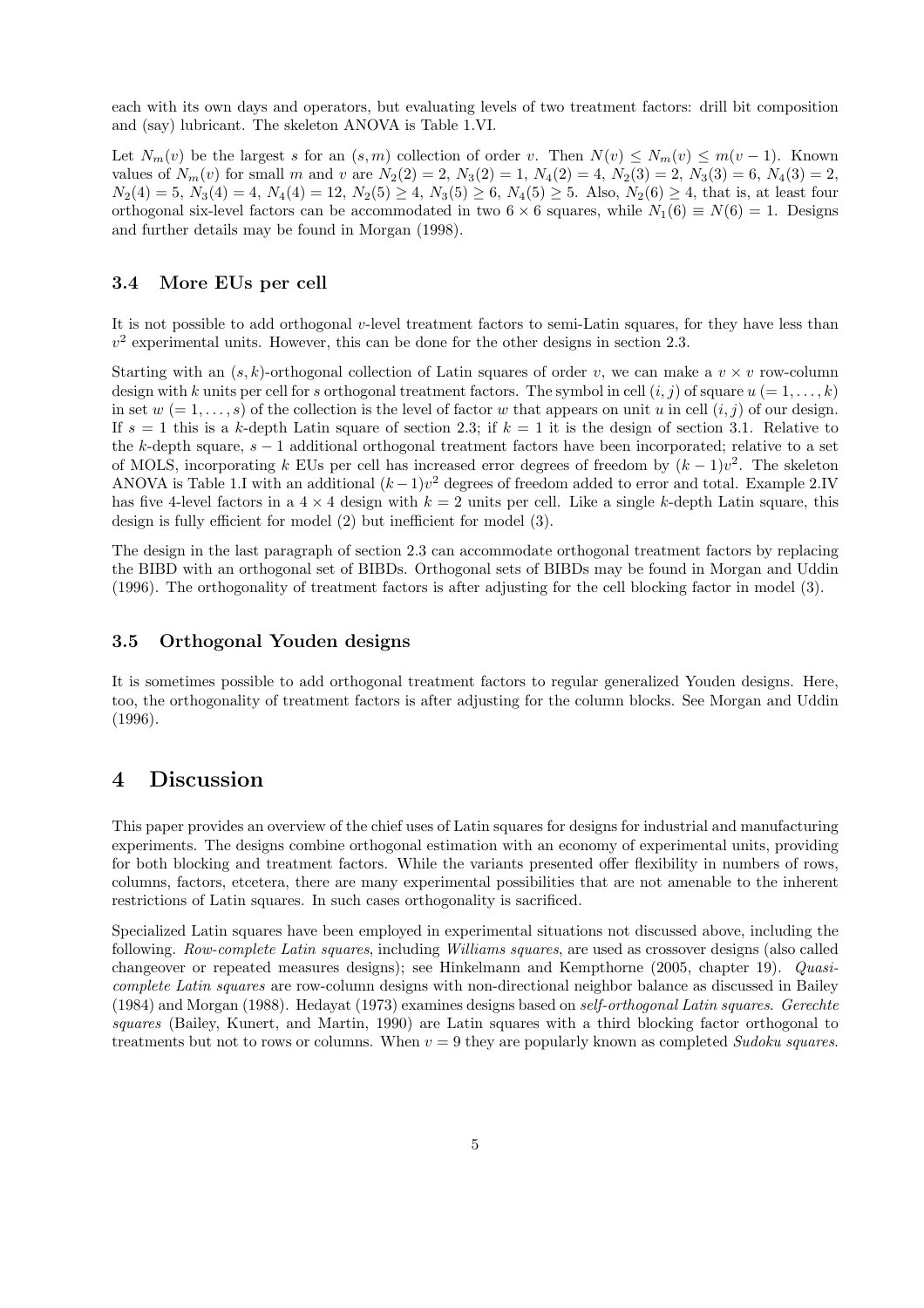### **REFERENCES**

ABEL, R. J. R., COLBOURN, C. J., AND DINITZ, J. H. (2006). Mutually orthogonal Latin squares (MOLS). In The CRC Handbook of Combinatorial Designs, 2nd Ed., Eds. C. J. Colbourn and J. H. Dinitz, CRC Press, Boca Raton.

Bailey, R. A. (1984). Quasicomplete Latin squares: construction and randomization. J. Roy. Statist. Soc. Ser. B 46, 323–334.

Bailey, R. A. (1992). Efficient semi-Latin squares. Statistica Sinica 2, 413–437.

BAILEY, R. A., KUNERT, J., AND MARTIN, R. J. (1990). Some comments on Gerechte designs I: Analysis for uncorrelated errors. J. Agron. Crop Sci. 165, 121–130.

BAILEY, R. A. AND ROYLE, G. (1997). Optimal semi-Latin squares with side six and block size two. Proc. Roy. Soc. London Ser. A 453, 1903–1914.

Hedayat, A. (1973). Self orthogonal Latin square designs and their importance. Biometrics 29, 393–396.

Hinkelmann, K. and Kempthorne, O. (2005). Design and analysis of experiments, Vol. 2: Advanced experimental design. John Wiley & Sons, New York.

LAYWINE, C. F. AND MULLEN, G. L. (1998). Discrete mathematics using Latin squares. John Wiley & Sons, New York.

LAYWINE, C. F. AND MULLEN, G. L. (2006). Frequency squares and hypercubes. In The CRC Handbook of Combinatorial Designs, 2nd Ed., Eds. C. J. Colbourn and J. H. Dinitz, CRC Press, Boca Raton.

Morgan, J.P. (1988). Balanced polycross designs. J. Roy. Statist. Soc. Ser. B 50, 93–104.

MORGAN, J. P. (1998). Orthogonal collections of Latin squares. Technometrics **40**, 327–333.

MORGAN, J.P. AND UDDIN, N. (1996). Optimal blocked main effects plans with nested rows and columns and related designs. Annals of Statistics 24, 1185–1208.